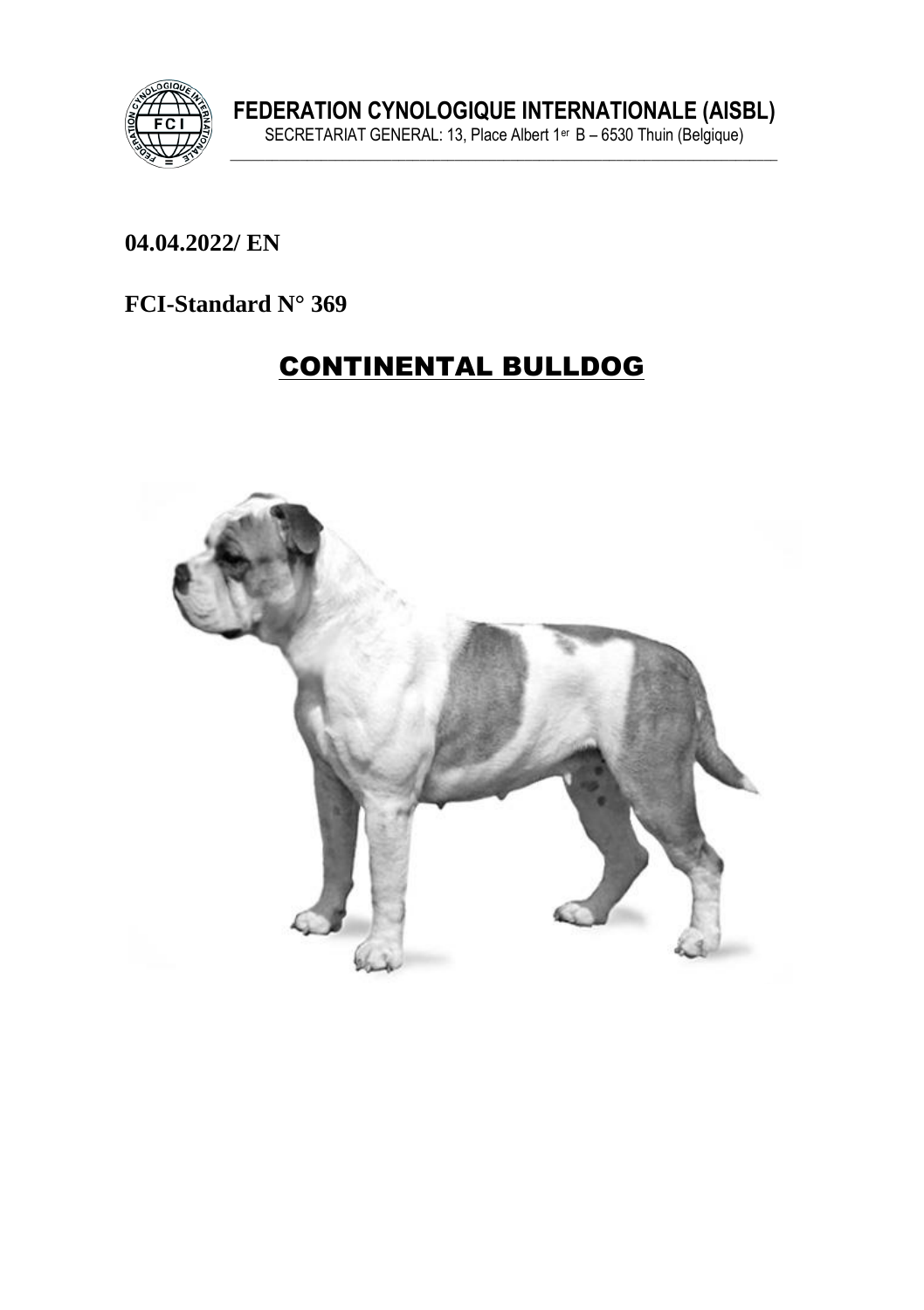**TRANSLATION**: Thomas Tschanz, / Official language: DE

**ORIGIN**: Switzerland.

### **DATE OF PUBLICATION OF THE OFFICIAL VALID STANDARD**: 30.03.2022.

**UTILIZATION**: Companion dog, Family dog

| FCI-CLASSIFICATION: Group 2 | Pinscher and Schnauzer              |
|-----------------------------|-------------------------------------|
|                             | Molossoid and Swiss                 |
|                             | Mountain and Cattledogs.            |
|                             | Section 2.1 Molossian type, Mastiff |
|                             | type.                               |
|                             | Without working trial.              |
|                             |                                     |

**BRIEF HISTORICAL SUMMARY:** The goal was to create a medium sized molossoid type dog. The cross-breeds with English Bulldogs and Old English Bulldogs showed very soon that the program eventually led to the creation of a new breed, a breed that comes fairly close to the original Bulldog type. In order to clearly distinguish the new breed from the English Bulldog, the name "Continental Bulldog" was chosen.

**GENERAL APPEARANCE**: A smooth coated, almost square, medium-sized bull-type dog of athletic build. Despite his compact body, the Continental Bulldog is active and powerful; his respiration even at full speed is noiseless. His weight, depending on his height is between 20 and 30 kg. Sexual dimorphism should be clearly defined.

## **IMPORTANT PROPORTIONS**:

Height at withers Depth of chest 2:1 Height at withers Length of body 1:1.2 Length from the point of insertion of the neck to body up to the base of tail  $1:1$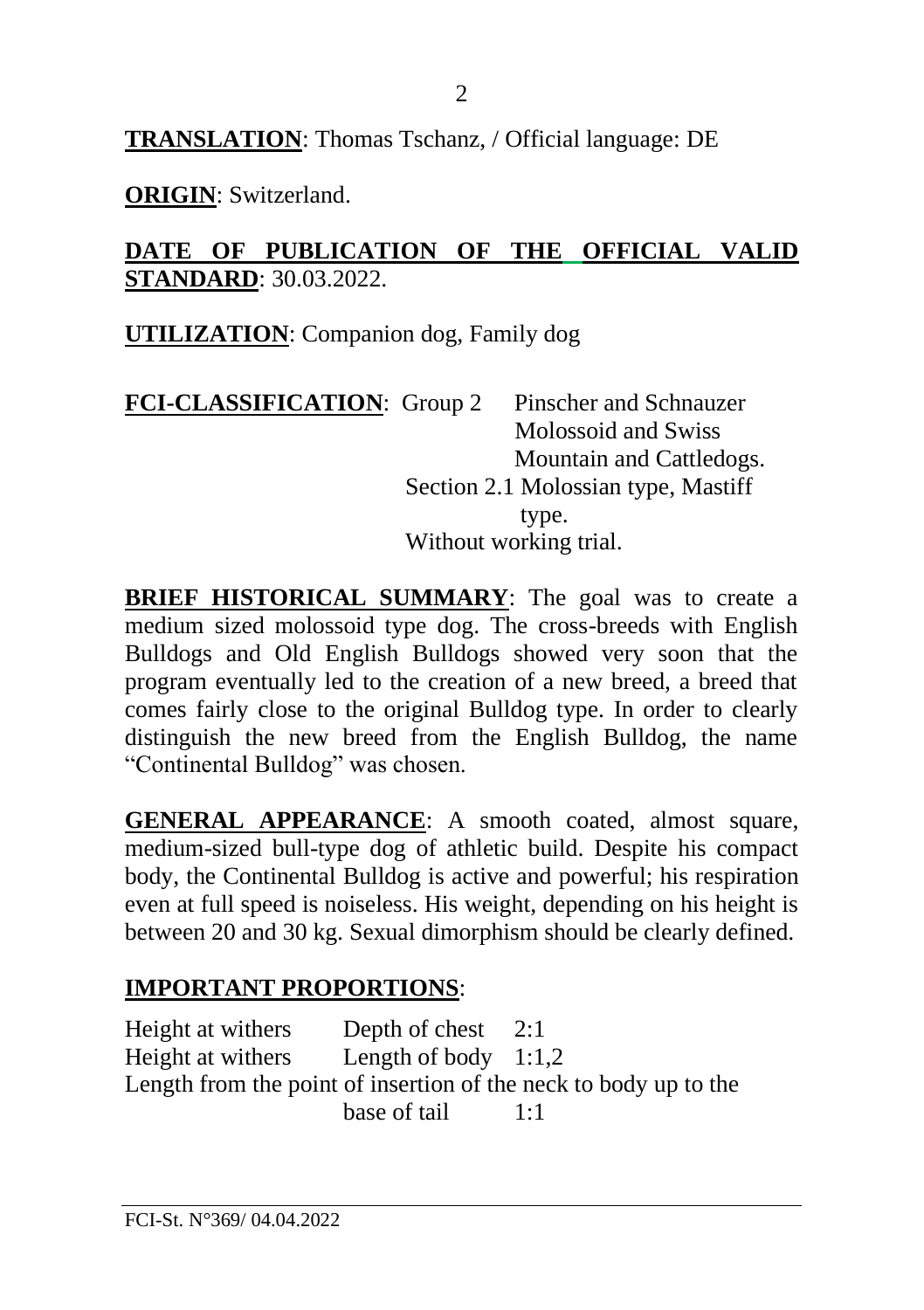These measurements and proportions are understood as guidelines, decisive factor is always the general impression of the dog, the bulldog-type must be preserved.

**BEHAVIOUR/TEMPERAMENT**: Attentive, self-confident,

friendly, neither aggressive nor shy.

### **HEAD**

CRANIAL REGION: The circumference measured in front of the ears shall not surpass the height at withers by more than 10%. Viewed from front the head appears to be almost square with the zygomatic arch slightly bulging.

Skull: The forehead is flat to slightly arched, wrinkles existing but not too distinct. From the stop a furrow appears broad but rather flat extending to the middle of the skull.

Stop: Distinctive but not too pronounced.

#### FACIAL REGION:

Nose: Tip of nose broad. Nostrils big and wide open. Nose always completely black.

Muzzle: Broad, viewed from front almost square. Ridge of muzzle is straight, neither turned upwards nor downwards. In relation to the overall length of the head it is 1:3 (tolerance 1:4) Skin folds on both sides of the ridge of muzzle not too thick. Lower jaw including chin is broad and square. Neither tongue nor teeth may be visible when mouth is closed. Distinctive seen from the front underjaw, is not covered by the upper flews.

Lips: Shall be thick, well closed and pigmentation should be black and as complete as possible. Flews of the upper jaw shall be hanging completely over lower jaw at the sides. Flews of the lower jaw as tightly fitting as possible.

Jaws/Teeth: Lower jaw projection 1-5 mm, tolerance up to 10 mm, upper and lower teeth must be in straight line and parallel. Strong teeth. 6 regular and well developed incisors placed between the widely set apart canines. The absence of PM1 is permissible, M3 are not taken in consideration. A complete set of teeth however is always preferred.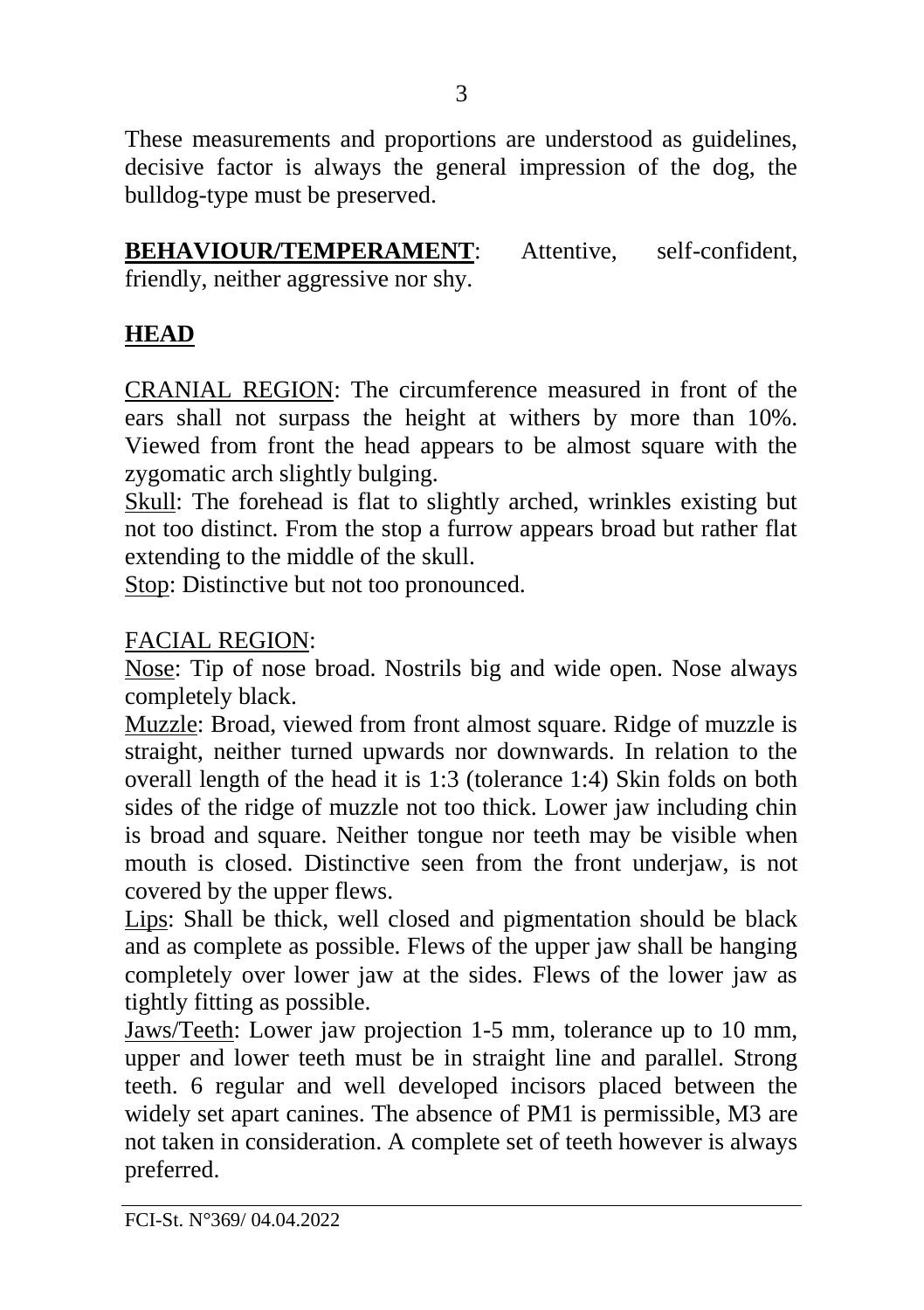Cheeks: Tight and well rounded.

**EYES**: Round, quite in front of the head and wide apart, neither sunken nor bulging. The eyelids shall be tightly fitting and as fully pigmented as possible. No white (sclera) may be visible when the dog looks straight ahead. The iris is dark brown.

**EARS**: Set high, small and thin; the front inner edge of each ear forms a straight line with the top line of the skull. Either rose- or folding ear is allowed. *Rose ear* means folded inwards at the back side and laid back; the front part of the edge of ear falls out- and back-wards, the inside of the outer ear is partly visible. *Folding ear*  means the ear is tilting forward when the dog is attentive so that the tip of the ear is more or less in line with the outer corner of the eyes. When resting, the ear is placed closely at the sides of the head. All other ear forms are to be regarded as fault

**NECK**: Quite **s**hort and strong but not as short as to give the impression that the head sits directly on the shoulders. Well arched neck line. Slight skin folds in the area of the throat are permissible.

**BODY**: The height at withers is slightly higher than the loins.

Top line: as straight as possible.

Withers: Length of back measured from the withers to the root of tail corresponds to the height at withers

Back: short and strong,

Loin: Viewed from above they are only slightly narrower than the chest.

Croup: slightly sloping.

Chest: Depth of chest reaches down to the elbows and corresponds ideally at a ratio of 1/2 to the height at the withers. Ribs rounded and thorax spacious.

Underline and belly: Belly moderately tucked up.

**TAIL**: Set low, strong; thick at the root and tapering off continuously, thickly coated but free of fringe. Ideally it should extend down to the hocks and be either straight or slightly curved.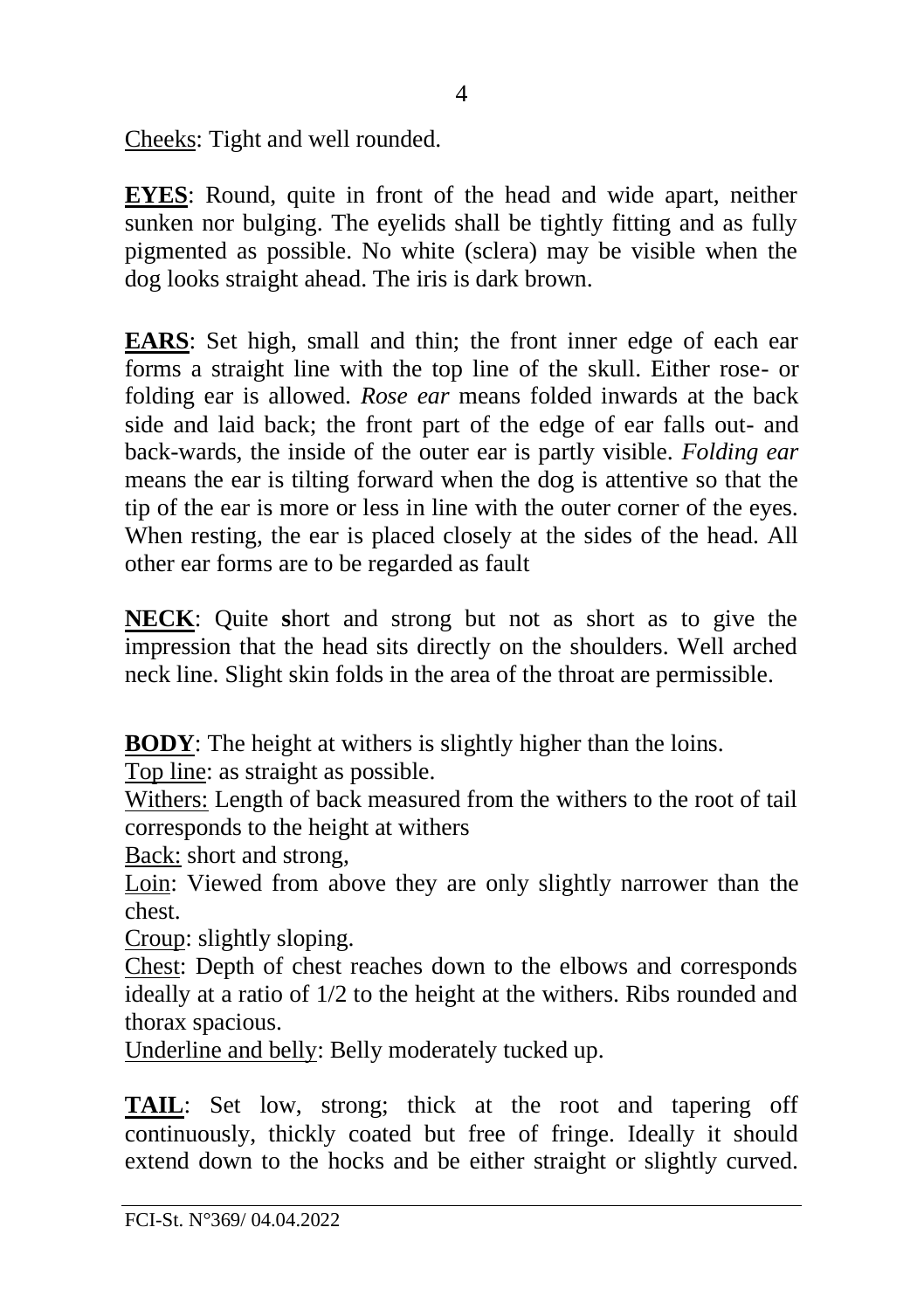When resting it falls down, during movement raised but never carried in a roll above the back.

### **LIMBS**

#### FOREQUARTERS:

General appearance: Legs viewed from front straight, very stout and strong.

Shoulder: Broad, slanting and well muscled. The shoulder blade shall be closely fitting to the thorax.

Upper arm: Close fitting to the body and with good angulation towards the shoulder blade.

Elbow: Firmly fitting to the body.

Pastern: Short and strong, only slightly sloping.

Fore feet: Thick and compact, neither turning inwards nor outwards. Nails: Short and desirably dark

#### HINDQUARTERS:

General appearance: Hindlegs with strong bones and well muscled, parallel if viewed from back.

Stifle (Knee): Well angulated, not turned outwards.

Hock joint: Well angulated, neither turning inwards, nor outwards.

Metatarsus (Rear pastern) Short and strong

Hind feet: Thick and compact, neither turning inwards nor outwards. Nails: Short and desirably dark

**GAIT / MOVEMENT**: Regular and fluid movement, good reaching of the forelegs, strong thrust of the hindquarters.

**SKIN**: Elastic without wrinkles on body or legs.

### **COAT**

Hair: the top hair short, close, flat, glossy, not wiry. The undercoat short, close and of fine texture. The absence of undercoat is permissible.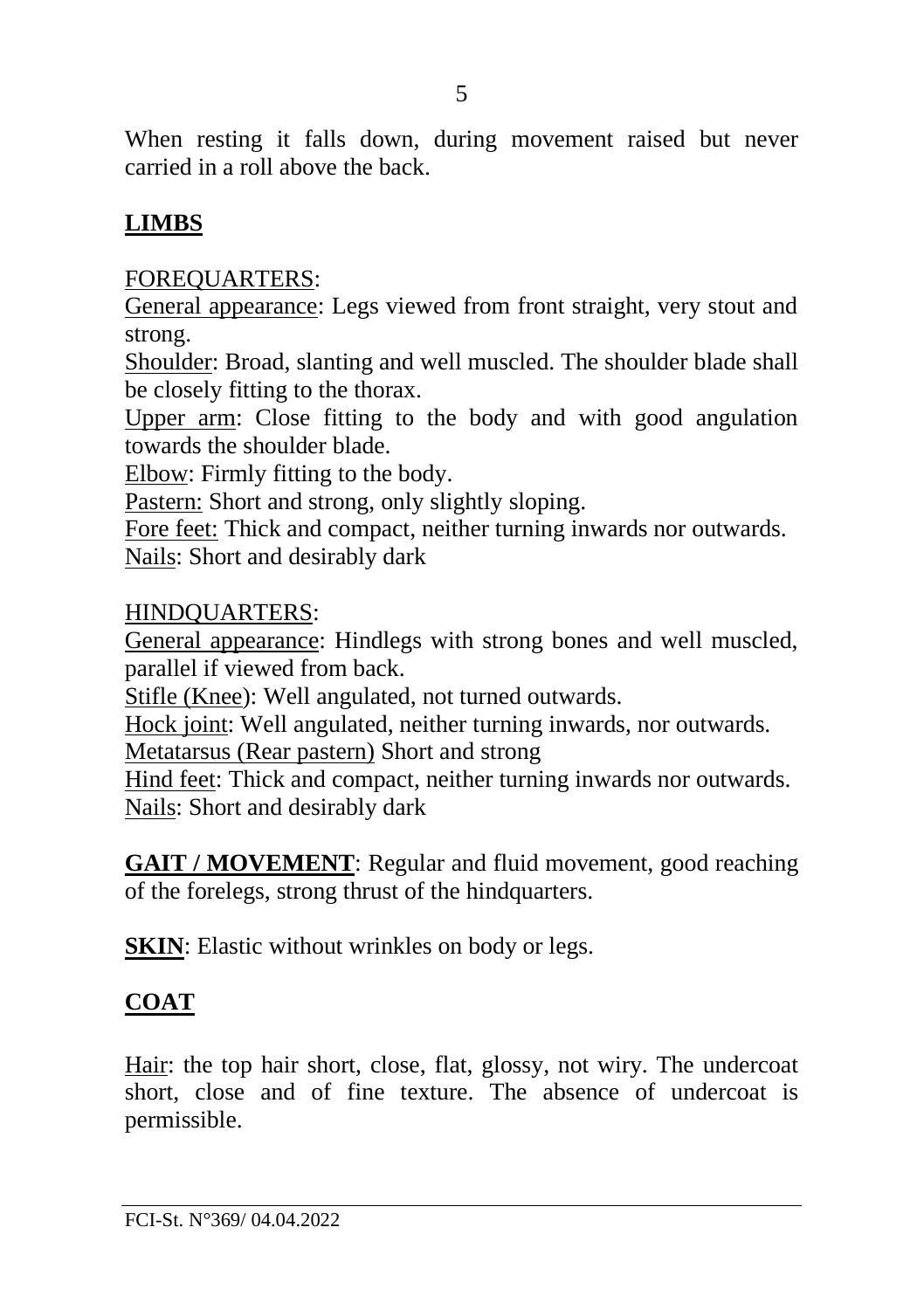Colour: All colours which are accompanied by a black nose are allowed. Self coloured, brindled or in combination with white, with or without black mask. A distinctive pattern of patches is not sought after. The colour blue and brown are not allowed.

### **SIZE AND WEIGHT**:

| Height at the withers: Males: 42-50 cm |              | Females: 40-48 cm |
|----------------------------------------|--------------|-------------------|
| Weight:                                | Males: 30 kg | Females: 25 kg    |

**FAULTS**: Any departure from the foregoing points should be considered a fault and the seriousness with which the fault should be regarded should be in exact proportion to its degree and its effect upon the health and welfare of the dog.

- Too low to ground
- Circumference of head surpasses the height at shoulder by 10 to 20%
- Not well developed teeth
- Undershot between 11-15 mm
- Uneven carriage of ears
- Short and/or slightly deformed tail
- Not enough coat density
- Shorter or taller in height (within the tolerance) of an otherwise correct dog
- Pacing or paws grinding over the ground

### **SEVERE FAULTS**:

- Circumference of head surpasses the height at shoulder by more than 20%
- Skin folds overlapping line of layback
- Nose roll too big
- standing ears

### **DISQUALIFYING FAULTS**:

- Aggressive or overly shy dogs.
- Any dog clearly showing physical or behavioural abnormalities.
- Breathing noises in action or when standing still
- Blue and/or wall eye
- Entropion/Ectropium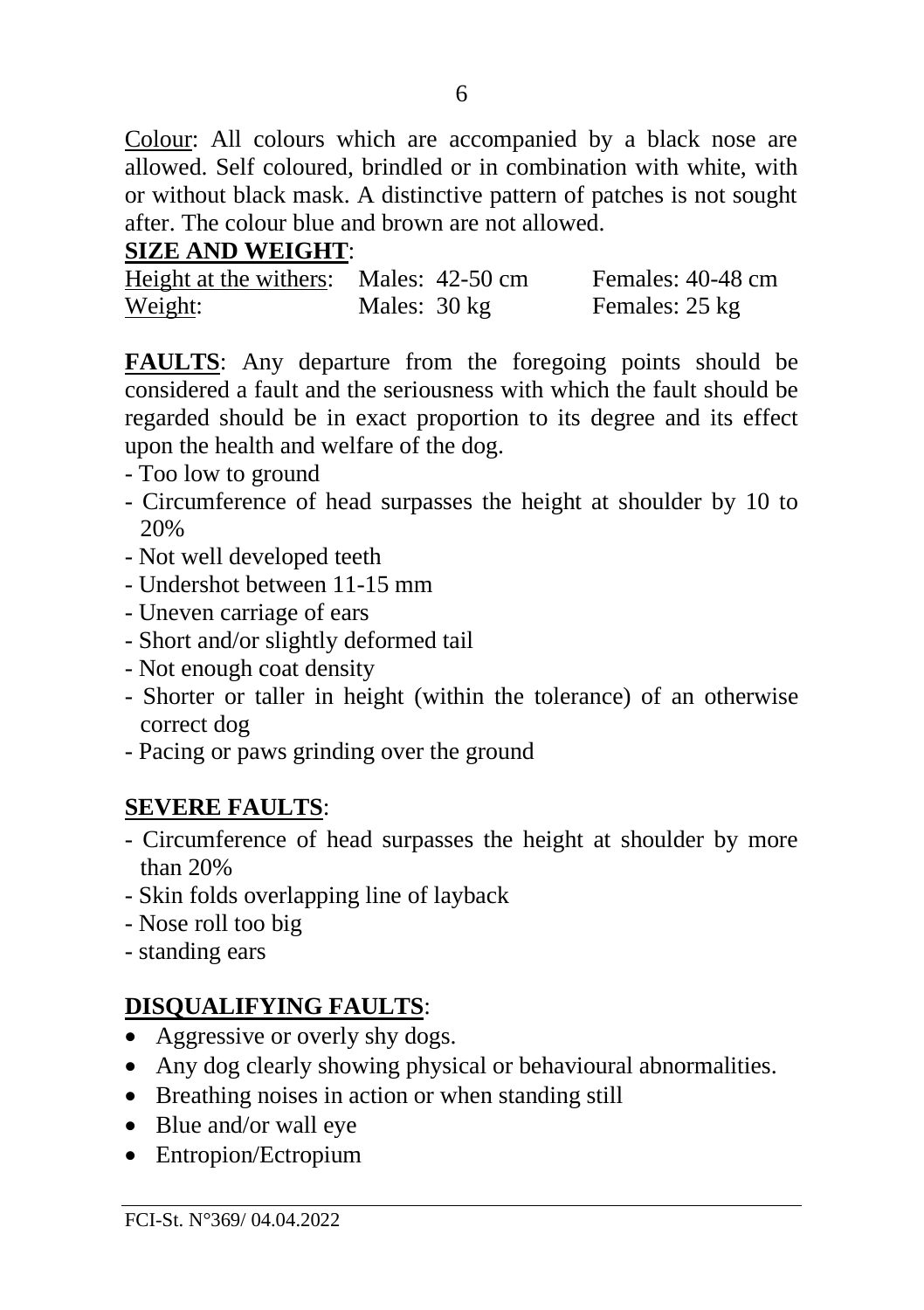- Visible incisors or canines or tongue when mouth is closed
- Undershot over 15 mm
- slanted jaw
- Strongly deformed tail
- No tail
- Size out of tolerance

# **N.B.**:

- Male animals should have two apparently normal testicles fully descended into the scrotum.
- Only functionally and clinically healthy dogs, with breed typical conformation, should be used for breeding.